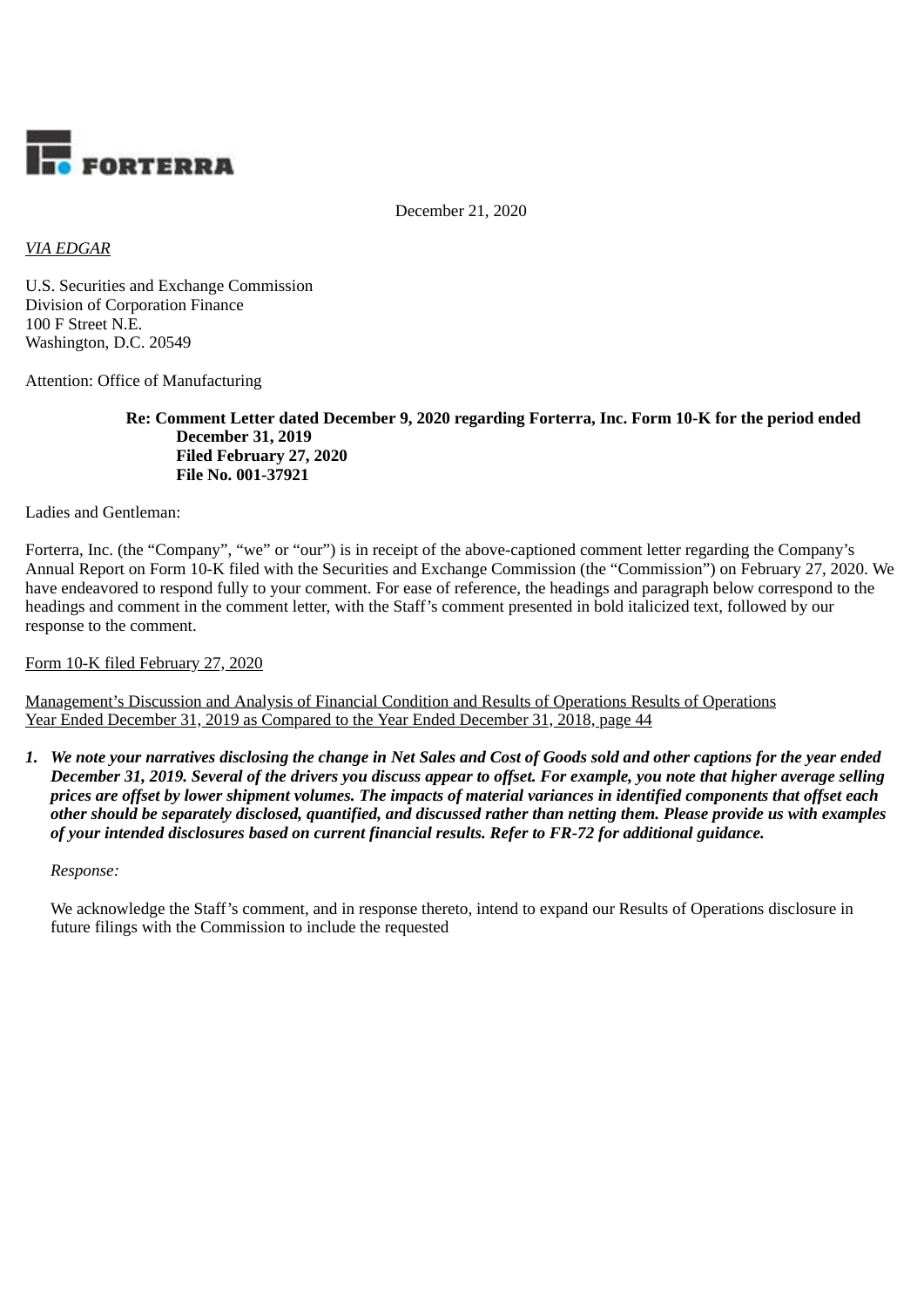information, including any quantification of offsetting drivers. Using the 2019 Annual Report on Form 10-K historical disclosure referenced in the Staff's comment as an example, the revised disclosure with the additional detail would read as follows (new information in underlined text); deleted text is marked as strikethrough:

## *Results of Operations*

### *Year Ended December 31, 2019 as Compared to the Year Ended December 31, 2018*

### *Total Company*

The following table summarizes certain financial information relating to our operating results for the years ended December 31, 2019 and December 31, 2018 (in thousands).

| <b>Statements of Income Data:</b>            | <b>Year ended December</b><br>31, 2019 |            | <b>Year ended December</b><br>31, 2018 |              | % Change   |
|----------------------------------------------|----------------------------------------|------------|----------------------------------------|--------------|------------|
| <b>Net sales</b>                             | \$                                     | 1,529,752  | \$                                     | 1,479,712    | 3.4%       |
| Cost of goods sold                           |                                        | 1,233,370  |                                        | 1,234,143    | (0.1)%     |
| <b>Gross profit</b>                          |                                        | 296,382    |                                        | 245,569      | 20.7%      |
| Selling, general and administrative expenses |                                        | (221,770)  |                                        | (209, 877)   | 5.7%       |
| Impairment and exit charges                  |                                        | (3,520)    |                                        | (4,336)      | $(18.8)\%$ |
| Other operating income, net                  |                                        | 1,094      |                                        | 9,523        | $(88.5)\%$ |
|                                              |                                        | (224, 196) |                                        | (204, 690)   | 9.5%       |
| Income from operations                       |                                        | 72,186     |                                        | 40,879       | 76.6%      |
| Other income (expenses)                      |                                        |            |                                        |              |            |
| Interest expense                             |                                        | (94, 970)  | \$                                     | (78, 337.00) | 21.2%      |
| Gain on extinguishment of debt               |                                        | 1,708      |                                        |              | $\ast$     |
| Earnings from equity method investee         |                                        | 10,466     |                                        | 10,162       | 3.0%       |
| Other income, net                            |                                        |            |                                        | 6,016        | $\ast$     |
| Loss before income taxes                     |                                        | (10,610)   |                                        | (21,280)     | $(50.1)\%$ |
| Income tax (expense) benefit                 |                                        | 3,279      |                                        | (3,085)      | ∗          |
| <b>Net loss</b>                              |                                        | (7, 331)   | \$                                     | (24, 365)    | $(69.9)\%$ |

*\* Represents positive or negative change in excess of 100%*

# *Net Sales*

Net sales for the year ended December 31, 2019 were \$1,529.8 million, an increase of \$50.1 million or 3.4% from \$1,479.7 million for the year ended December 31, 2018. The increase was the net effect of an \$83.2 million increase primarily due to higher shipment volumes in our Drainage Pipe & Products segment primarily due to and higher average selling prices and higher shipment volumes in both segments,; partially offset by a \$33.1 million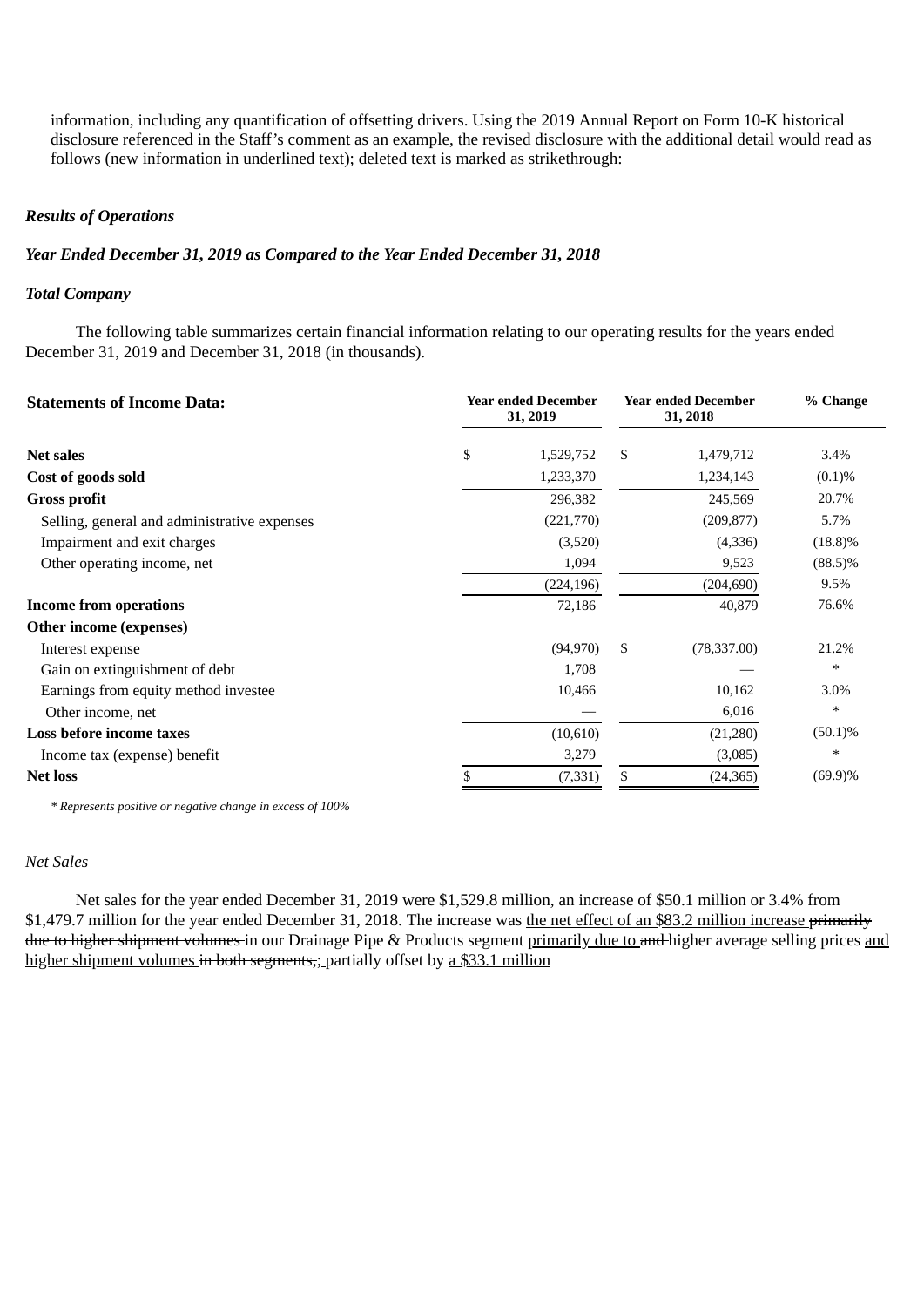decrease lower shipment volumes in our Water Pipe & Products segment primarily driven by lower shipment volumes, partially offset by higher average selling prices.

## *Cost of Goods Sold*

Cost of goods sold for the year ended December 31, 2019 were \$1,233.4 million, a decrease of \$0.7 million or 0.1% from \$1,234.1 million for the year ended December 31, 2018. The small change in cost of goods sold was the net effect of a \$58.4 million decrease in our Water Pipe & Products segment primarily due to <del>L</del>lower shipment volumes and lower cost of scrap metal in our Water Pipe & Products segment, were mostly offset by a \$57.7 million increase in our Drainage Pipe & Precast segment primarily driven by higher shipment volumes in our Drainage Pipe & Products segment.

## *Gross Profit*

Gross profit in the year ended December 31, 2019 was \$296.4 million, an increase of \$50.8 million, or 20.7%, from \$245.6 million in the year ended December 31, 2018. Gross profit in our Drainage Pipe & Precast segment increased by \$25.6 million primarily due to higher average selling prices and higher shipment volumes in our Drainage Pipe & Precast segment, higher average selling prices in both segments, and lower raw material costs; gross profit in our Water Pipe & Products segment also increased by \$25.2 million, primarily driven by higher average selling prices as well as lower scrap metal raw material costs.

### *Selling, General and Administrative Expenses*

Selling, general and administrative expenses in the year ended December 31, 2019 were \$221.8 million, an increase of \$11.9 million or 5.7% from \$209.9 million in the year ended December 31, 2018. The increase was primarily due to higher IT costs as we invest in our systems and processes, increased expenses related to various disputes and claims in the ordinary course of our business, increased reserves for credit losses, as well as a \$3.7 million executive severance charge primarily related to the change in CEO in 2019.

### *Impairment and Exit Charges*

Impairment and exit charges in the year ended December 31, 2019 were \$3.5 million, compared to \$4.3 million in the year ended December 31, 2018. The exit charges in both years primarily related to plant closings undertaken for purposes of achieving operating efficiencies.

# *Other Operating Income*

Other operating income for the year ended December 31, 2019 was \$1.1 million, compared to \$9.5 million in the prior year period. The income in the 2018 period primarily related to gains from the disposition of certain property, plant and equipment.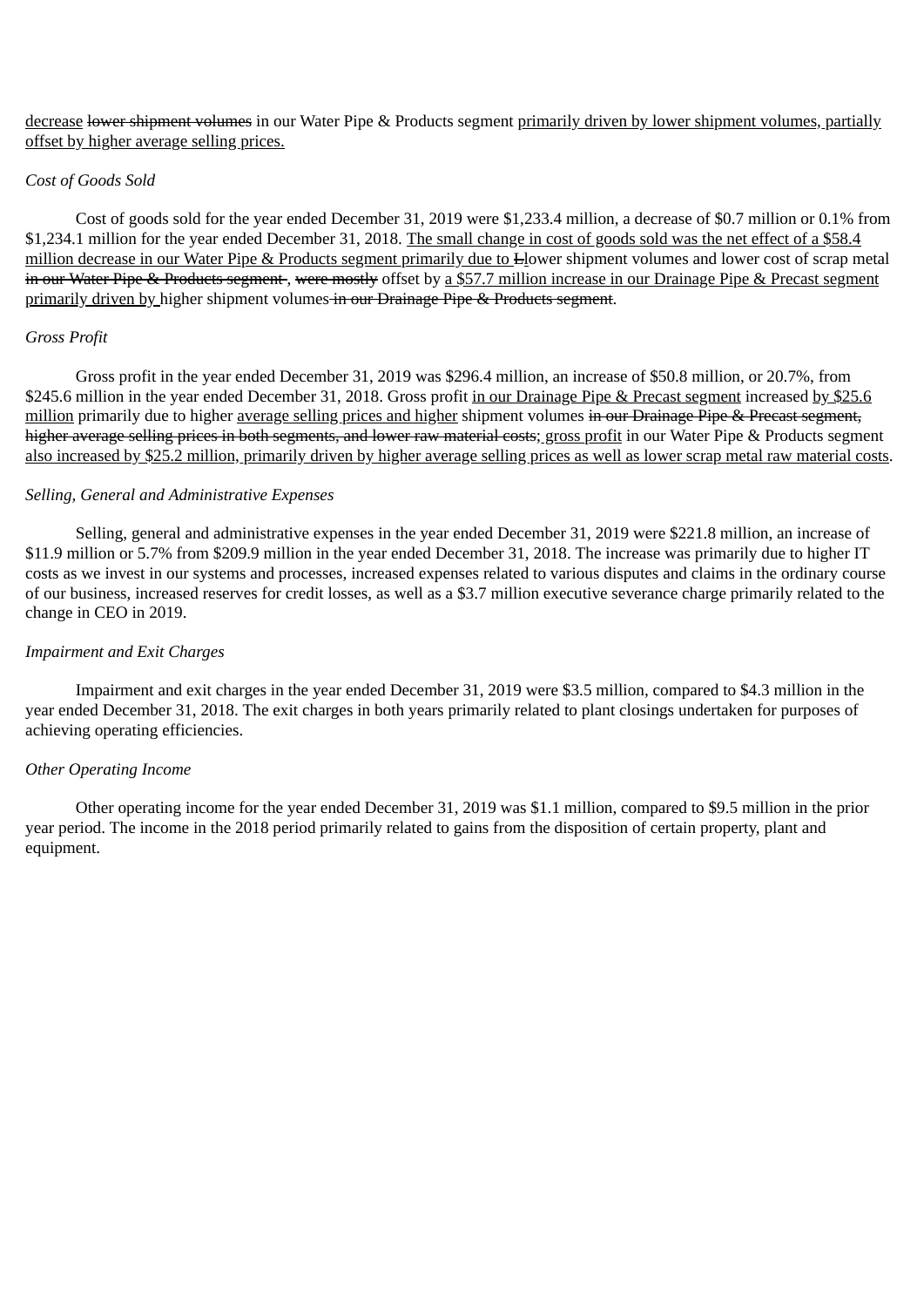#### *Interest Expense*

Interest expense in the year ended December 31, 2019 was \$95.0 million, an increase of \$16.7 million, or 21.2%, from \$78.3 million in the year ended December 31, 2018. The interest expense in 2019 included \$7.8 million resulting from the change in the classification of certain leases from operating lease to finance lease as the result of the amendment and restatement of our sale-leaseback transaction completed in June 2018. In addition, \$7.8 million of the change related to the increase in interest expense due to the mark-to-market on the interest rate swaps year over year. The remainder of the interest expense increase was primarily due to the impact of higher average interest rates.

## *Other Income, net*

Other income, net of \$6.0 million for the year ended December 31, 2018 related to the gain from a divestiture transaction that was completed in February 2018.

### *Income Tax (Expense) Benefit*

Income tax benefit in the year ended December 31, 2019 was \$3.3 million, a change of \$6.4 million from an income tax expense of \$3.1 million in the year ended December 31, 2018. The change is primarily due to the benefit of the favorable valuation allowance movement between the two years of \$8.4 million, and that was partially offset by a \$2.0 million increase in with the tax expense primarily related to recorded on the greater pre-tax earnings in the year ended December 31, 2019 compared to the prior year.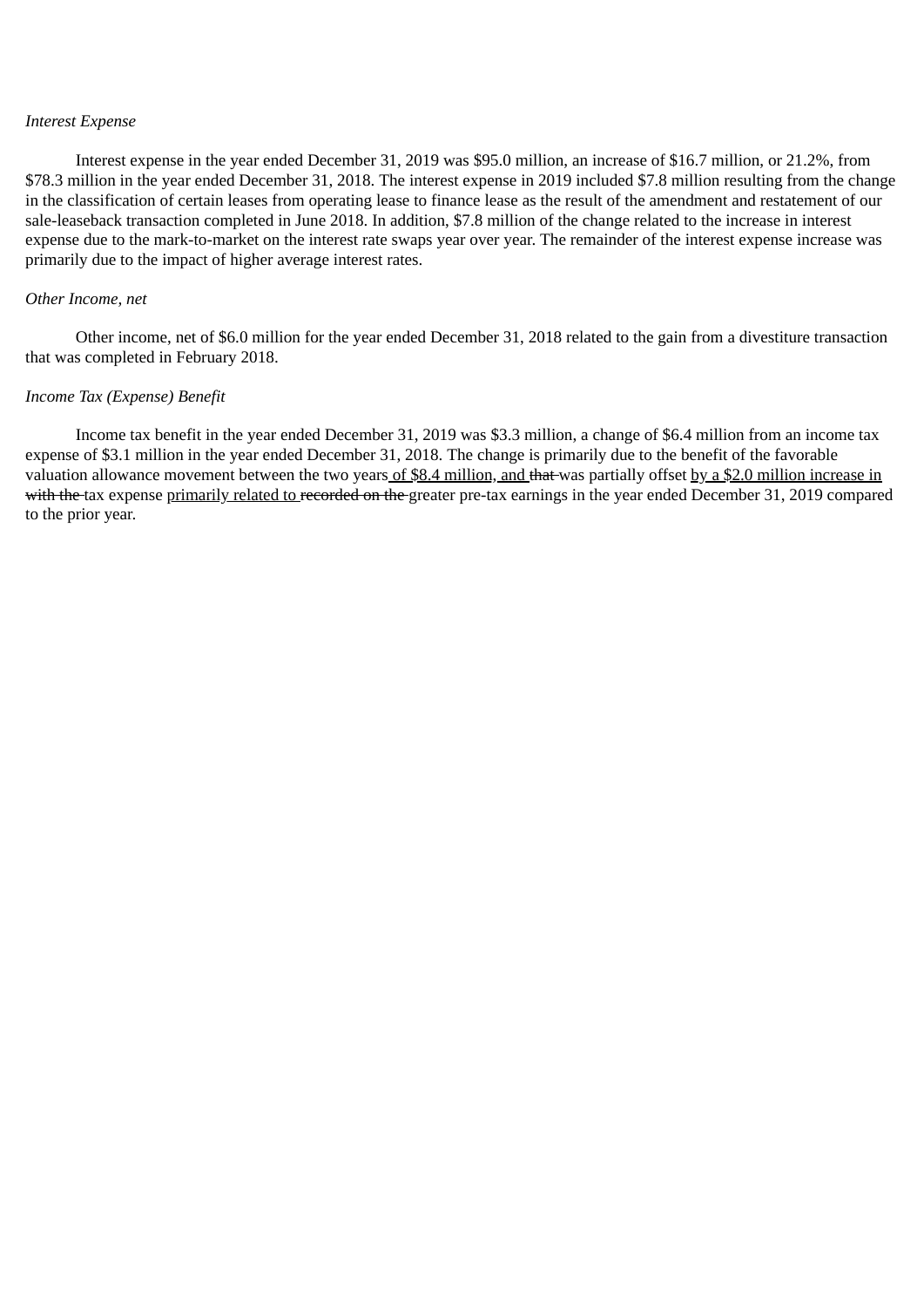# *Segment Results of Operations*

| (in thousands)                  |    | 2019      |    | 2018      | % Change   |
|---------------------------------|----|-----------|----|-----------|------------|
| <b>Net sales:</b>               |    |           |    |           |            |
| Drainage Pipe & Products        | \$ | 894,722   | \$ | 811,477   | 10.3%      |
| Water Pipe & Products           |    | 635,030   |    | 668,235   | $(5.0)\%$  |
| Corporate and Other             |    |           |    |           |            |
| Total                           | \$ | 1,529,752 | \$ | 1,479,712 | 3.4%       |
| Gross profit (loss):            |    |           |    |           |            |
| Drainage Pipe & Products        | \$ | 200,321   | \$ | 174,786   | 14.6%      |
| Water Pipe & Products           |    | 96,275    |    | 71,471    | 34.7%      |
| Corporate and Other             |    | (214)     |    | (688)     | $(68.9)\%$ |
| Total                           |    | 296,382   | \$ | 245,569   | 20.7%      |
| Segment EBITDA <sup>(1)</sup> : |    |           |    |           |            |
| Drainage Pipe & Products        | \$ | 171,413   | \$ | 156,735   | 9.4%       |
| Water Pipe & Products           |    | 84,424    |    | 64,547    | 30.8%      |
| Corporate and Other             |    | (74,219)  |    | (58, 802) | 26.2%      |

 $^{(1)}$  For purposes of evaluating segment performance, the Company's chief operating decision maker reviews earnings before interest, taxes, depreciation and amortization, or EBITDA, as a basis for making the decisions to allocate resources and assess performance. Our discussion below includes the primary drivers of EBITDA. See *Note 21* to our consolidated financial statements, for segment EBITDA reconciliation to income (loss) before income taxes.

# *Drainage Pipe & Products*

### *Net Sales*

Net sales increased in the year ended December 31, 2019 was \$894.7 million, an increase of \$83.2 million, or 10.3%, from \$811.5 million in the year ended December 31, 2018. The increase was primarily the combination of \$52.5 million due to higher average selling prices and \$23.0 million due to higher shipment volumes of our pipe and precast products. Pipe and precast products revenues accounted for more than 90% of the net sales in this segment. The remaining increase in net sales were primarily related to our structural precast business driven by higher shipment volumes. due to higher shipment volumes as well as higher average selling prices.

## *Gross Profit*

Gross profit in the year ended December 31, 2019 was \$200.3 million, an increase of \$25.5 million or 14.6% from \$174.8 million in the year ended December 31, 2018. The increase was primarily due to higher average selling prices and higher shipment volumes of our pipe and precast products, and higher average selling prices, slightly offset by a higher cost of raw materials.